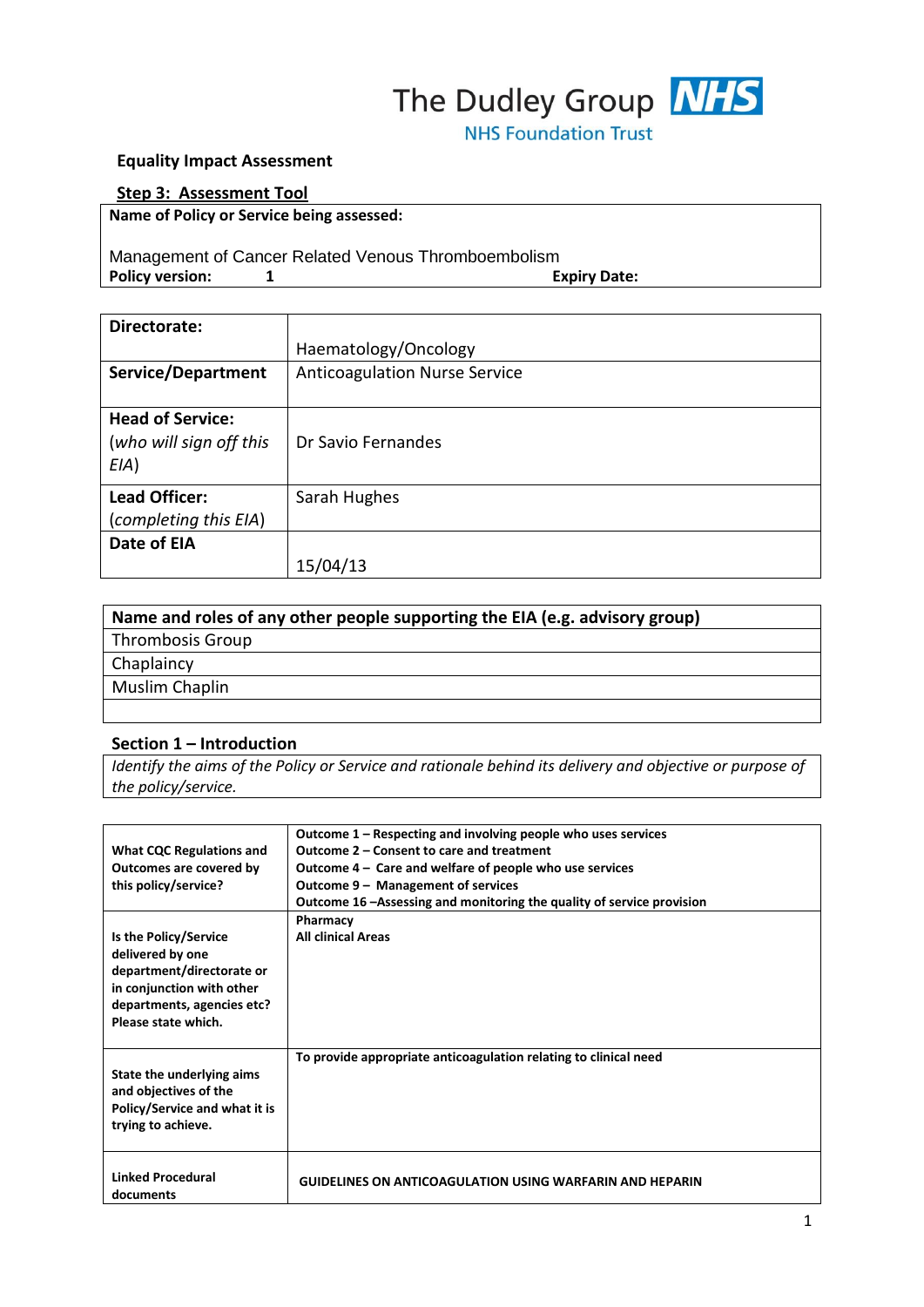#### **How is the Policy/Service delivered?**

| Is there a target group for this<br><b>Service or Policy?</b>                         | All clinical staff |
|---------------------------------------------------------------------------------------|--------------------|
| Are there any eligibility criteria?<br>If so please state:                            | No                 |
| Is this Service/Policy for<br>in-patient/out-<br>patient/community and Trust<br>staff | All service areas  |
| Is it delivered by staff directly<br>employed by the Trust or<br><b>Agency Staff?</b> | <b>Both</b>        |

#### **Section 2 – Data Collection and analysis**

**The Impact assessment should aim to promote equality across the following nine protected characteristics; as identified in the Equality Act 2010:**

- **Race**  $\bullet$
- **Sex**  $\bullet$
- **Disability**
- **Age**
- **Gender reassignment**
- **Religion or Belief**
- **Sexual orientation**
- **Pregnancy and Maternity**
- **Marriage and Civil Marriages**  $\bullet$

*Note: Corporate data collection systems may not yet facilitate the collection of data for all these areas. Data collection may vary across service provision. In some instances it may not be possible and/or appropriate to monitor each of the protected characteristics. However, what data exists should be recorded within the assessment and any identify gaps in data within the assessment and the following action undertaken:*

- *Where it is possible to proactively commence monitoring of data, to close any gaps that have been identified and include the objective in the action plan.*
- *Where it is not possible or appropriate to gather data on any identified gap this will*   $\bullet$ *be recorded on the EIA as a gap and reasons provided for omission of this data.*

**In the context of the policy or service being assessed, what equalities monitoring data is collected in relation to the following areas for your service/policy:** (Note: this question may be more relevant to service areas than policies, but should initially be applied to both).

|            | <b>Patients</b> | <b>Staff</b> |                            |
|------------|-----------------|--------------|----------------------------|
|            | Y/N             | Y/N          | If Yes, what is collected? |
| Race       | N               | N            |                            |
| Sex        | N               | N            |                            |
| Disability | N               | N            |                            |
| Age        | N               | N            |                            |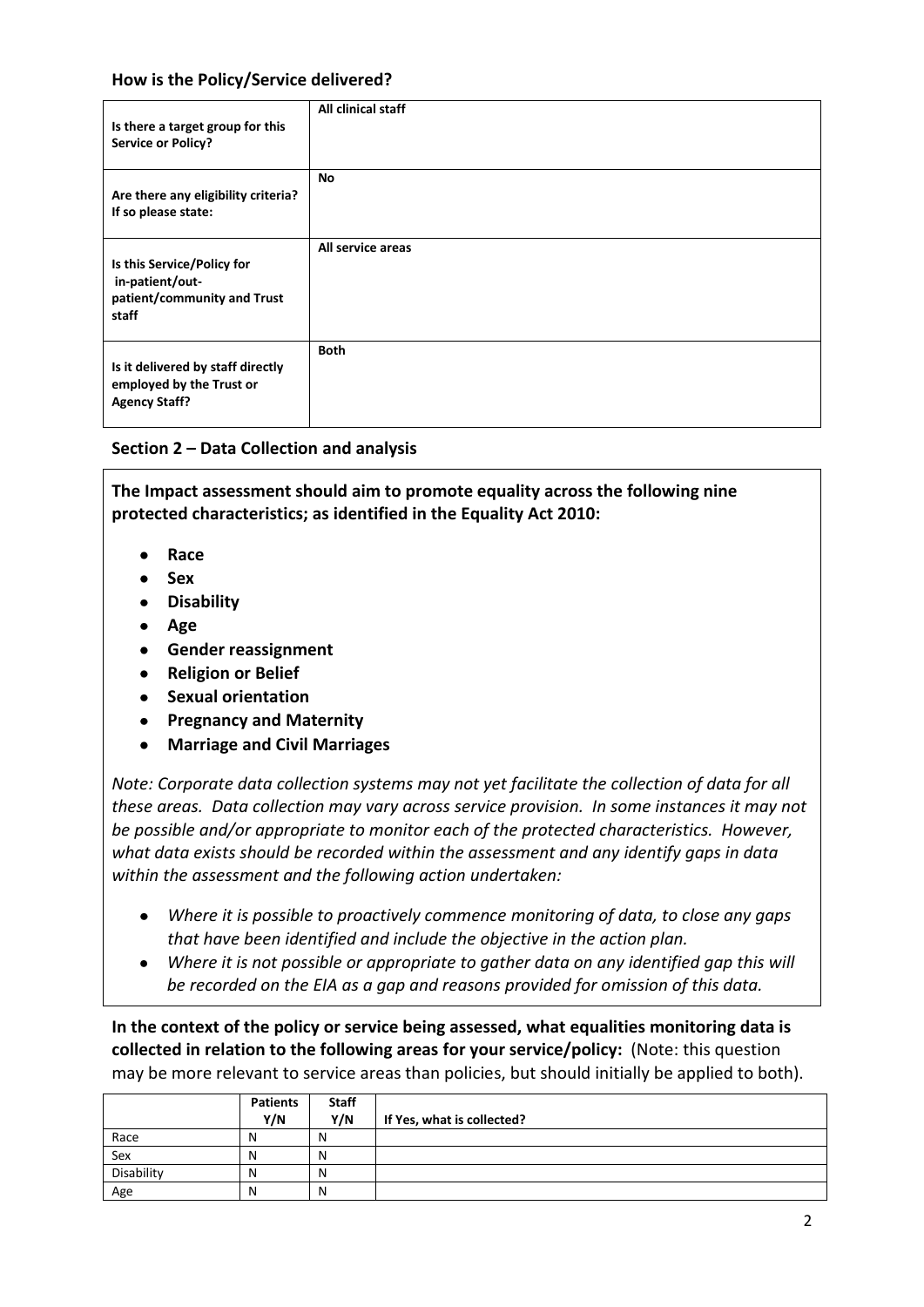| Gender             | N | N |  |
|--------------------|---|---|--|
| Reassignment       |   |   |  |
| Religion or belief | N | N |  |
| Sexual Orientation | N | N |  |
| Pregnancy and      | N | N |  |
| Maternity          |   |   |  |
| Marriage and Civil | N | N |  |
| Marriages          |   |   |  |

### **Based on the above:**

| What, if any, are the gaps in information and<br>what actions are being taken to close the<br>gaps? | Fatwa presently only available in Arabic |
|-----------------------------------------------------------------------------------------------------|------------------------------------------|
|                                                                                                     |                                          |

# **Section 3 – Broad needs analysis of the Policy or Service area**

*(Please set out your understanding of the needs of your service users and any barriers to having these needs met and any barriers to accessing and/or delivering your service.)*

| Does the customer profile of your service<br>reflect the local population (where relevant)<br>or the target group for the service or Policy?<br>(You may wish to refer to information held<br>corporately by the Trust that has been drawn<br>from census data.) | Unknown at present as not required for delivery of service. However IT<br>may be able to Map or compare.                                                                        |
|------------------------------------------------------------------------------------------------------------------------------------------------------------------------------------------------------------------------------------------------------------------|---------------------------------------------------------------------------------------------------------------------------------------------------------------------------------|
| Have the staff working to this policy or within<br>the service received training in Equality and<br>Diversity?                                                                                                                                                   | Yes - 3 yearly                                                                                                                                                                  |
| How often does this take place?                                                                                                                                                                                                                                  |                                                                                                                                                                                 |
| Are there any factors about the policy or the<br>way the service is delivered that could have<br>an impact and have they been addressed?<br>Consider referral routes; physical access;<br>translation and interpreting services etc.                             | Yes - LMWH derived from porcine products. Fatwa available for<br>information for Muslim patients. Alternative products available for<br>Muslim and Jewish patients if required. |
| Has the policy/service been subject to any<br>complaints, which involve equality issues?                                                                                                                                                                         | <b>No</b>                                                                                                                                                                       |
| What relevant consultation exercises have<br>been carried out over the last two years<br>and/or are planned in the near future?<br>What are the results?                                                                                                         | Muslim Chaplain authorised the Fatwa as current.                                                                                                                                |
| (e.g. Patient Forums, community groups,<br>special interest groups; you may need to<br>consult with groups as part of this assessment<br>or as part of the action plan arising from the<br>assessment)                                                           |                                                                                                                                                                                 |

# **Section 4 –Action Plan**

| What areas of good practice<br>have been identified through<br>the EIA process that could be<br>replicated elsewhere? | Fatwa will be made available in translated version |
|-----------------------------------------------------------------------------------------------------------------------|----------------------------------------------------|
| How have they been<br>implemented?                                                                                    |                                                    |